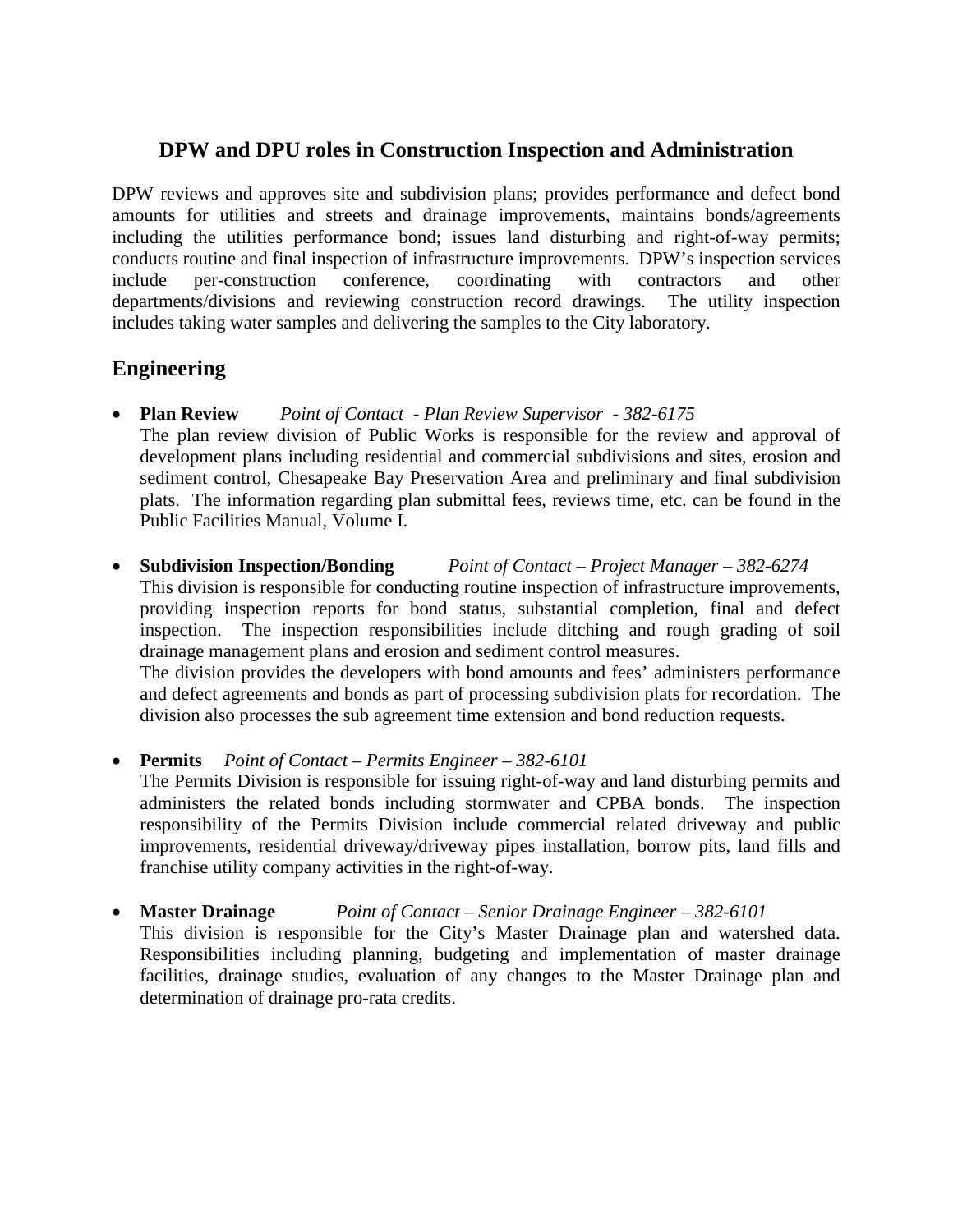DPU reviews site and subdivision plans and provides comments to DPW for inclusion in the review/approval process; processes activation paperwork and maintains utility defect bond/agreement; reviews construction record drawings and conducts final inspection.

## *Engineering* Point of Contact – Utilities Engineer – 382-6328

Public Utilities Engineering reviews and approves any Utility related field changes during construction. Specific inspections performed by Public Utilities Engineering are large meter installations (vaults) and backflow prevention devices. Public Utilities Engineering is also responsible for tracking and maintaining utility activation documents, known as **Utility Activation Package**:

- Construction Record Drawings *(flowchart*)
- Defect Bonds
- Deeds of Dedication of Utilities
- Deeds of Easement
- Affidavit of No Dues
- Cost of Utility Improvements
- Certificates to Operate
- Backflow Preventer Test Reports
- State Regulatory Approvals
- On-Site Statements of Completion
- Statements of Responsibility

Public Utilities Engineering assists in coordination of final inspections with Public Works and Public Utilities Maintenance and Operations. This coordination includes review and approval of the Construction Record Drawings.

Once notified by Public Works Engineering that the utilities have been installed in accordance with approved plans, Public Utilities Engineering notifies Maintenance and Operations to activate the system and formally notifies the following City departments of the system activation:

- Police
- ❖ Public Works
- Fire
- $\div$  Inspections
- Real Estate Assessor

Public Utilities Engineering maintains the Utility Defect Bonds for the specified period. Once notified by Maintenance and Operations at the end of the Defect Period that all defects have been satisfactorily addressed, Public Utilities Engineering releases the Defect Bond.